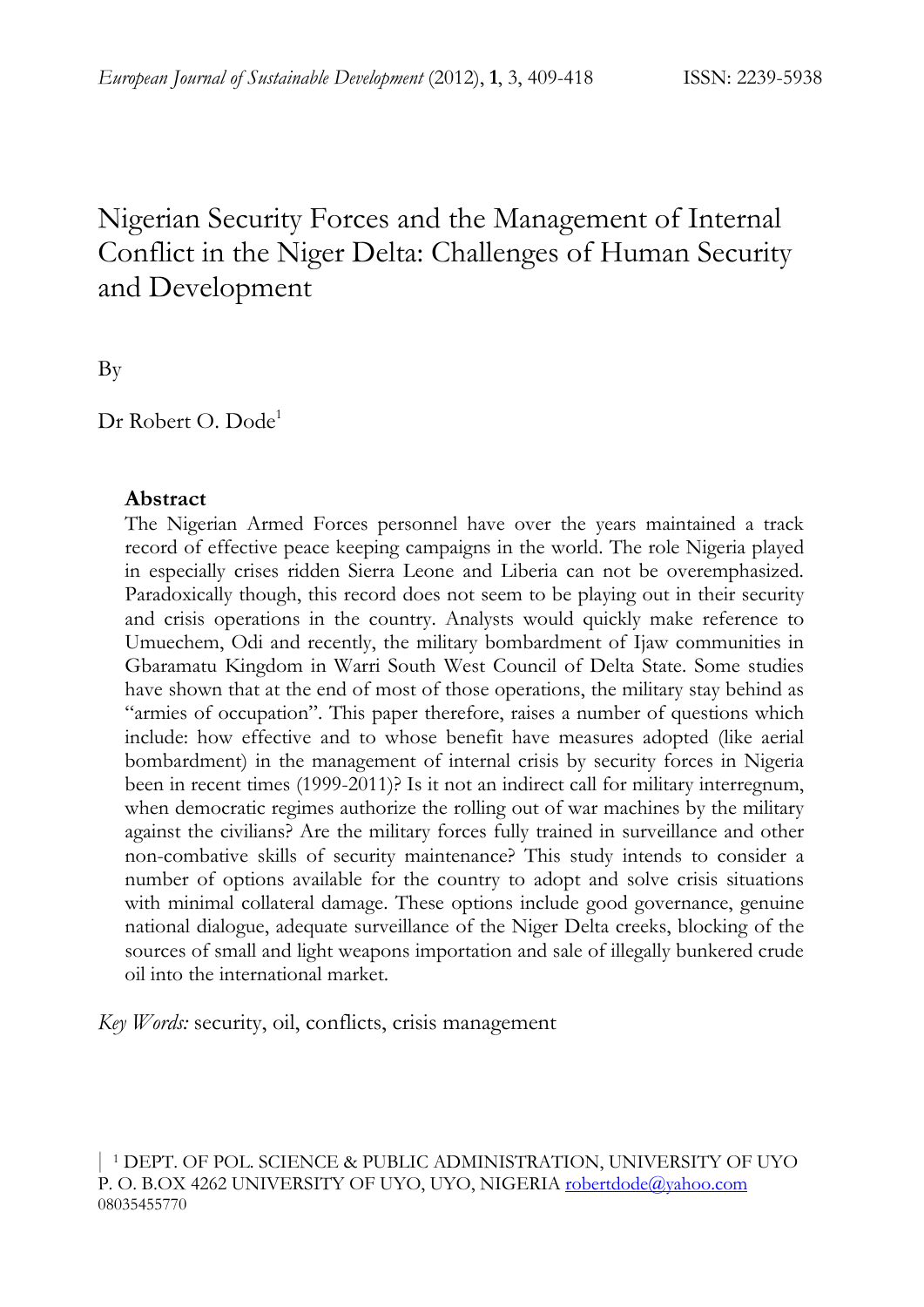# **Introduction**

Africa and indeed a number of other continents in the world has experienced one form of cross border crisis (wars) or the other. These continents have equally experienced series of internal crisis. These crises include insurrection, civil wars and political uprisings (agitations). Galadima (2007) writing about the African condition has observed that

> *Conflicts erupted into warfare in Central Africa, Zaire, Burundi; and Rwanda. There was armed uprising in Northern Uganda, civil war in Sudan and border conflicts between Ethiopia and Eritrea. Somalia has remained a collapsed state inspite of attempts to resuscitate it. In Southern Africa, Lesotho witnessed an armed uprising. Angola was also in turmoil. In West Africa, Liberia was almost a collapsed state, even as rebels embattled Sierra Leone and Guinea-Bissau. While Cote d' Ivoire experiences armed rebellion, Sudan is encountering humanitarian catastrophe arising from a bitter intrastate conflict, almost on a genocidal proportion (p.295).*

Where some of these conflicts have ceased or truce brokered (cease-fire) among the contending forces, it is always expedient for the United Nations organization (UNO) or some regional bodies to ensure the maintenance of peace and security; to avoid another period of complete breakdown of law and order. It is this necessity that leads to the setting up of peace-keeping missions around the world. In such locations, military personnel and police officers and men from different parts of the world are assembled to help ensure some level of stability, after a long period of conflict.

 Records have it that Africa accounts for over 80 percent of existing peacemissions UN deployed world wide. The eight missions in Africa are said to be supported by roughly 49,000 UN peace keepers (UNDPKO, http://www.un.org/Dept/dpko).

 Nigerian security personnel have at one point or the other, participated creditably in some of these peace-keeping missions over the years. The Nigerian armed forces and police personnel have, from available records, maintained a track record of effective peace-keeping campaigns in the globe. This record of success has earned for the nation, a number of international recognitions and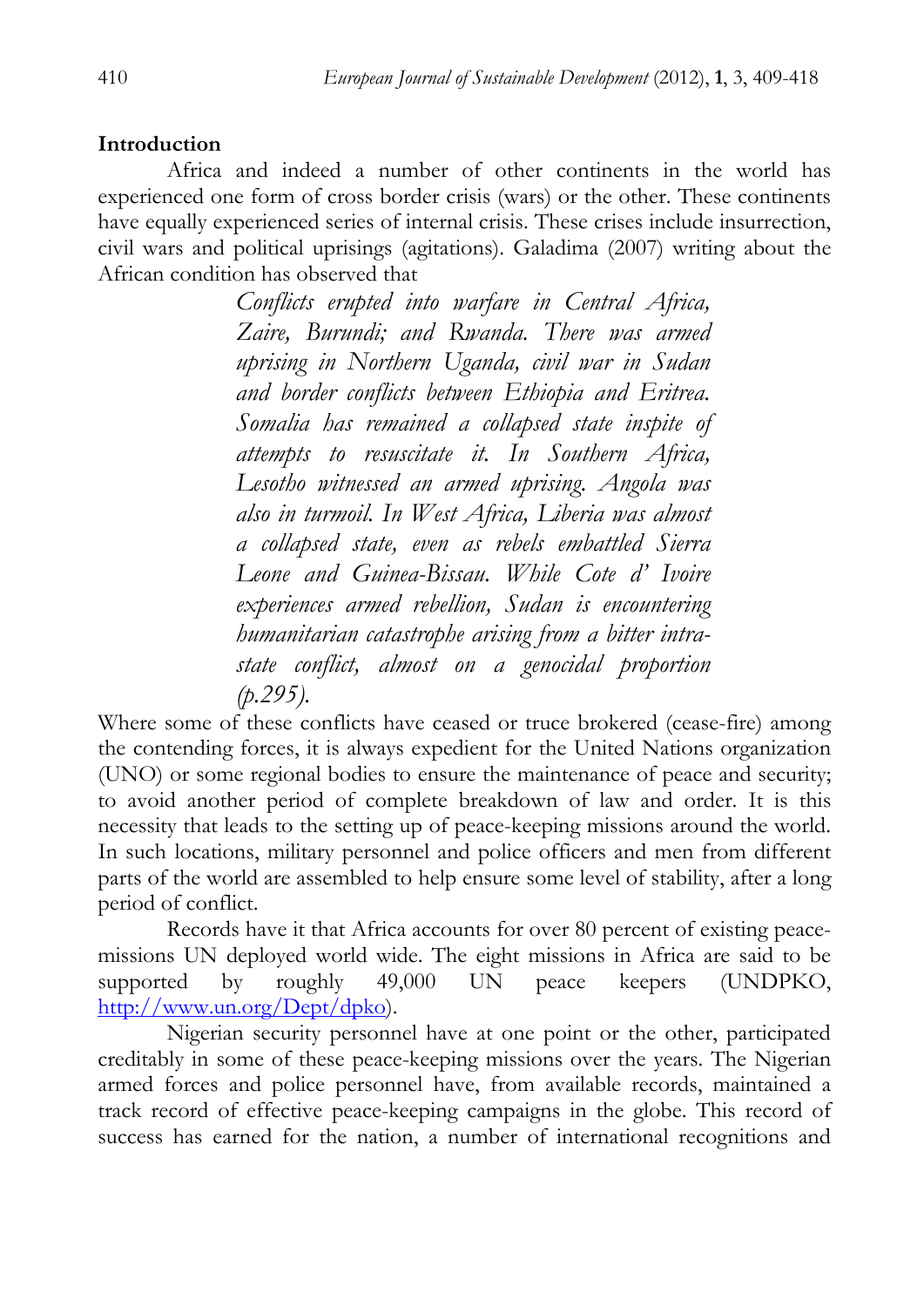commendations. The officers concerned have equally won honours and got decorated with medals of honour. The government and people of Sierra Leone and Liberia in particular, at regular intervals, express gratitude to the government and people of Nigeria. This is with regard to the noble role played by Nigerian armed forces in restoring peace and sanity to those countries.

 With such high profile rating in the way they conduct themselves when on international peace-keeping operations, it was expected that the Nigerian armed forces would display the same record while on national (internal) peace-keeping operations. A number of factors however, tend to expose some problems inherent in the way they have handled internal crisis flash-points, to which they have been drafted to maintain peace. A number of analysts of these internal operations have pointed to the problem of high handedness and insensitivity to the nature and characteristics of civilian dominated areas, howbeit, with an admixture of rebel elements. The dust usually left behind crisis scenes in Nigeria by military personnel (drafted to such areas) leaves much to be desire, hence, the need for an analysis of this nature. Examples of places where military forces have left behind such woes are Umuechem, Odi and Gbaramatu.

 The questions to be addressed in the body of this paper include; how effective and to whose benefit have measures adopted so far by the Nigerian armed forces in the management of internal conflicts been in recent times? Is it not an indirect call for military interregnum, when democratic regimes authorize the rolling out of war machines by the military against largely defenseless civilians? Are Nigerian armed forces personnel adequately trained in surveillance and other non-combative skills of security maintenance?

 This work will proceed with the adoption of the Systemic theories as its theoretical frame of reference. Available literature on this school of thought shows a thesis that revolves around a major argument, which in the words of Faleti (2007), "provide a socio-structural explanation for the mergence of violent social conflicts" (p.53). The major focus of this theory therefore, is that it tries to identify the reason(s) for social conflict in a particular environment to the social context within which it occurs. Thus, for one to understand the reason for the upsurge of a particular conflict, one has to look closely within the primary environment within which it occurred.

 The systemic theory to a large extent tends to put forward, certain thesis advanced by the scholars who belong to the environmental-determinism school of thought. The latter argue, inter alia that the environment, to a large extent determines the behavior of people within a particular area. Thus, Falati (2007), (quoting Johnson, 1960), observes, with regard to political violence that, "any analytical penetration of the behavior characterized as 'purposive political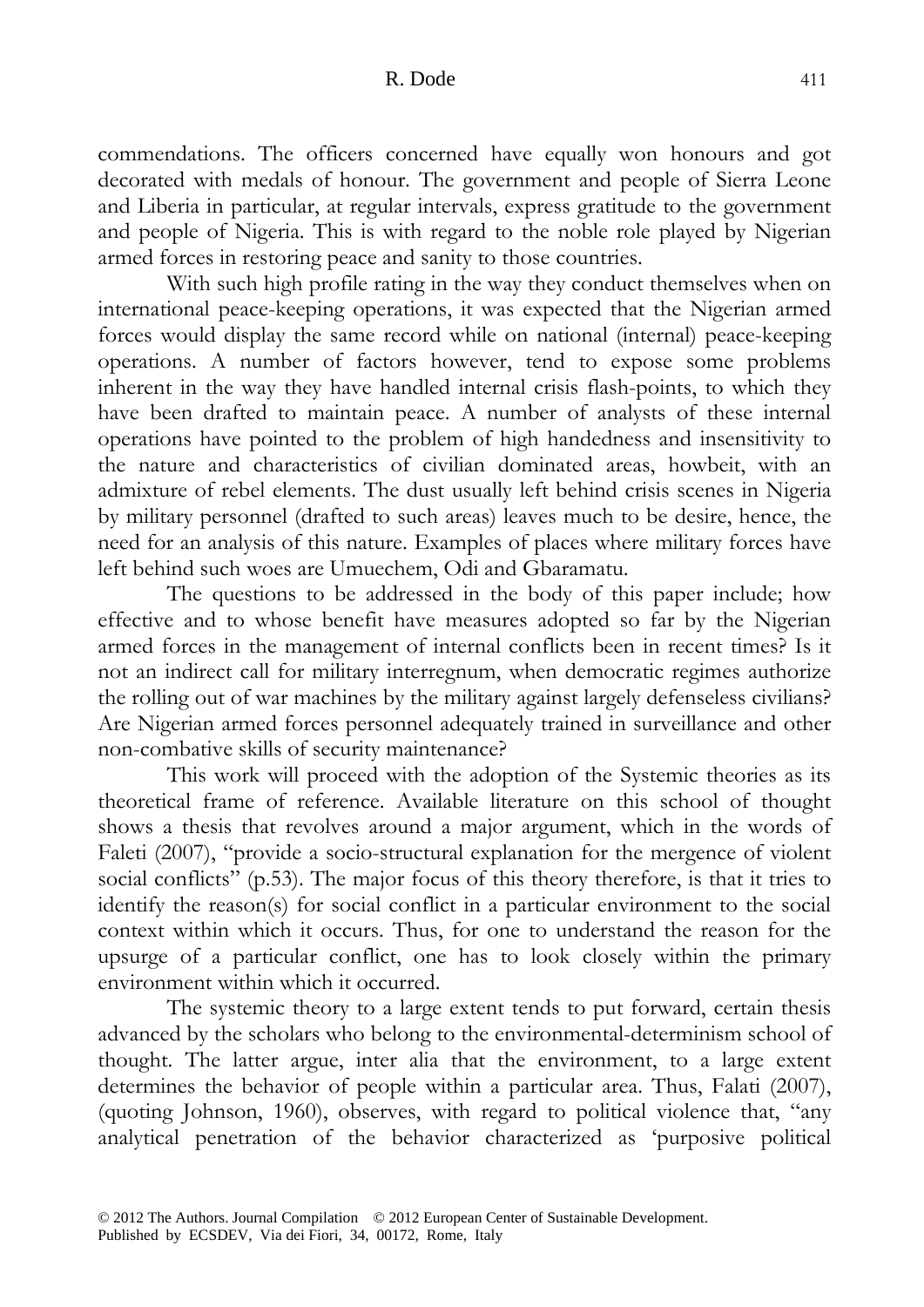violence' must utilize as its tool a conception of the context in which it occurs"  $(p.53)$ .

 Part of the position held by this paradigm is that is that the systemic factors that lead to changes in peoples' material comfort include environmental degradation that reduces access to sources of livelihood, uncontrolled population growth, resource scarcity, widespread poverty in the midst of plenty, the domination and marginalization of minority groups by those in the majority, and ethnicity. It is within these examples of systemic causes of conflict that this paper attempts to locate the major causes of the Niger Delta crisis, the ensuing military operations and practical solutions to the identified problems, different from direct military invasion.

 The Niger Delta of Nigeria has for some decades recorded widespread agitation for better deal from the Federal Government. For about a decade now, however, these agitations have assumed a violent dimension, with heavy casualties recorded in the Federal and militant camps. That region has become the highest flash-point of conflict between groups and recently, militants and federal troops posted to secure facilities in that part of the country. The Niger Delta problem, data has shown, revolve around the factor of environmental degradation, which the Systemic theory adopted above has rightly captured. This problem has to a large extent, reduced the peoples' access to sources of livelihood and led to resource scarcity, even in the midst of plenty. Environmental degradation has indeed drummed up the cry against marginalization and domination by those in the majority. It has thus fanned further, the embers of ethnicity, with this giving way to the present state of insecurity in the Niger Delta states.

 The Federal Government of Nigeria has largely reacted to the above mentioned agitations through the use of military force. The major questions are, how effective and permanent has this military option to the conflict situation in the Niger Delta been? How have the officers and men of the armed forces posted to maintain peace in those areas carried on with their official assignment, bearing in mind the fact that these were fellow Nigerians.

### **Nigerian Security Forces/Joint Task Force**

By the Nigerian security forces in this work, we mean a conglomeration of security personnel whose primary assignment (constitutionally determined), is to protect the state from external aggression and internal insurrection, while maintaining peace and order. It is from the perspective of the latter that this paper launches out to investigate the role so far played by security forces in reducing, stopping or escalating conflicts in the Niger delta. These security forces include the Nigerian Army, Air Force, and Navy, police Force, Security agencies and Civil Defense Corps among others.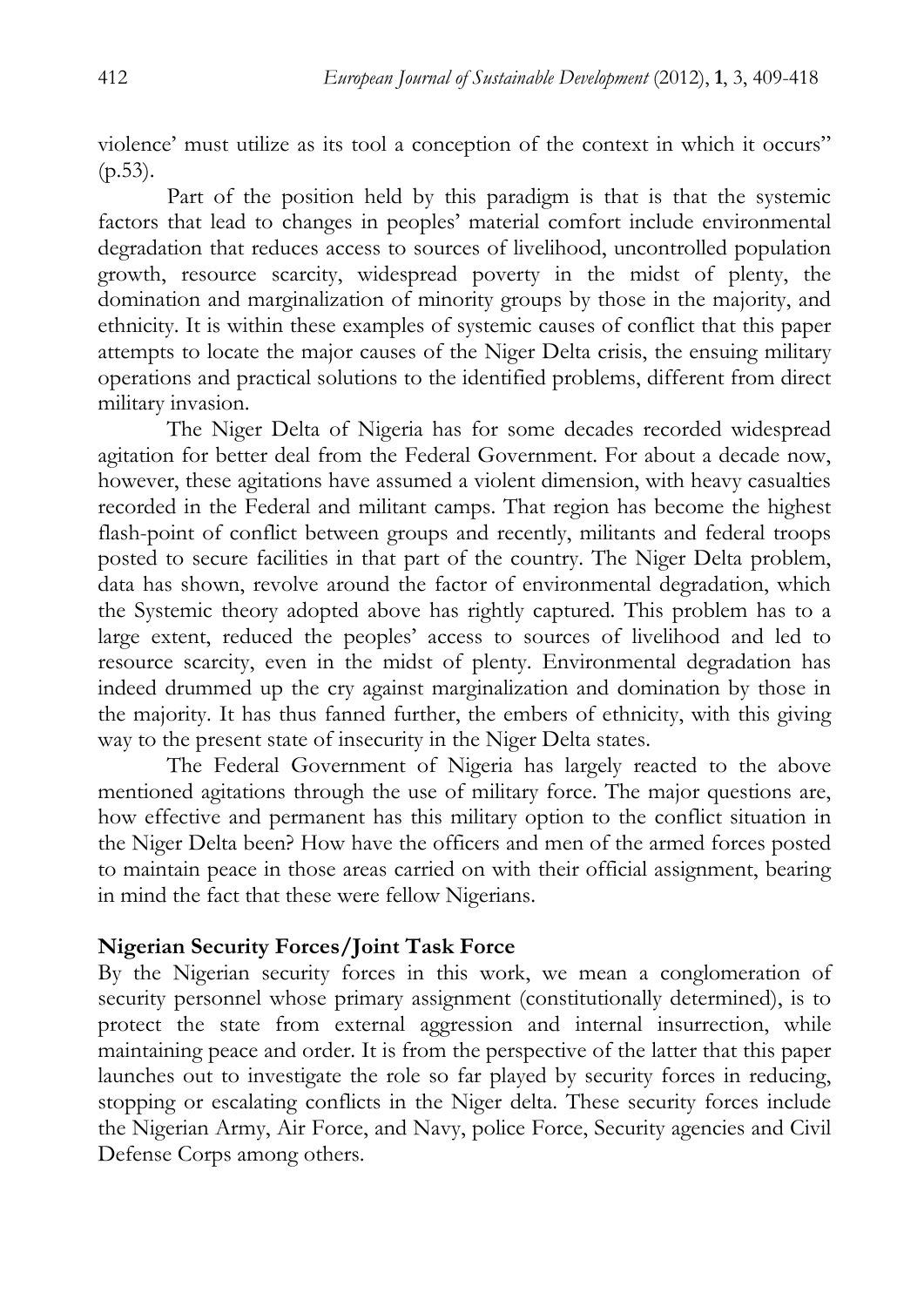#### R. Dode 413

 Nnoli (2006) has categorized the expected task(s) of the military in a contemporary democratic state into two. According to him:

> *One is to do nothing that would detract from the establishment and consolidation of the system. In the performance of the first task emphasis is placed on ensuring that the military never ever intervenes in the politics of any African state. This is because, as Claude Ake has observed, democracy and the military are in a dialectical opposition. The military is the antithesis of democracy with regard to its forms, values, purpose and structure (p.185).*

This truism constitutes part of a question raised in this works which state: is it not an indirect call for military interregnum, when democratic regimes authorize the rolling out of war machines by the military against the civilians?

### **Crisis Management**

 A brief on the concepts, crisis and conflict would make for a better understanding of conflict management theories and processes.

 Conflict has been variously defined as an environment characterized by incompatibility of dates or events. It equally refers to opposition between two simultaneous but incompatible feelings. To Coser (1956), conflict simply refers to "a struggle over values and claims to scarce status, power and resources in which the aims of the opponents are to neutralize, injure or eliminate their rivals" (p.8). thus, conflicts seem to arise wherever there is the pursuit of divergent interests, goals and aspirations by which individuals and, or groups in defined social and physical environments (see Otite and Albert, 1999). It is this sense of "incompatibility" of events or ownership over an object or environment that leads to crisis (if not nipped in the bud).

 Crisis on the other hand is defined as "a crucial stage or turning point in the course of something" (http:jDictionary-mobile.com).

 On a general note, conflicts can be violent or non-violent in nature. The bottom line is that there is in existence, some kind of strong disagreement (incompatibility) of views over a particular phenomenon. In this wise, Nnoli (2006) has constructively used the mining of crude oil in the Niger Delta to illustrate the dimension an average conflict takes, if it is the violent type. In the words of Nnoli (2006):

> *The violent conflicts that prevail in the area arise from differences of security perspectives between the local communities*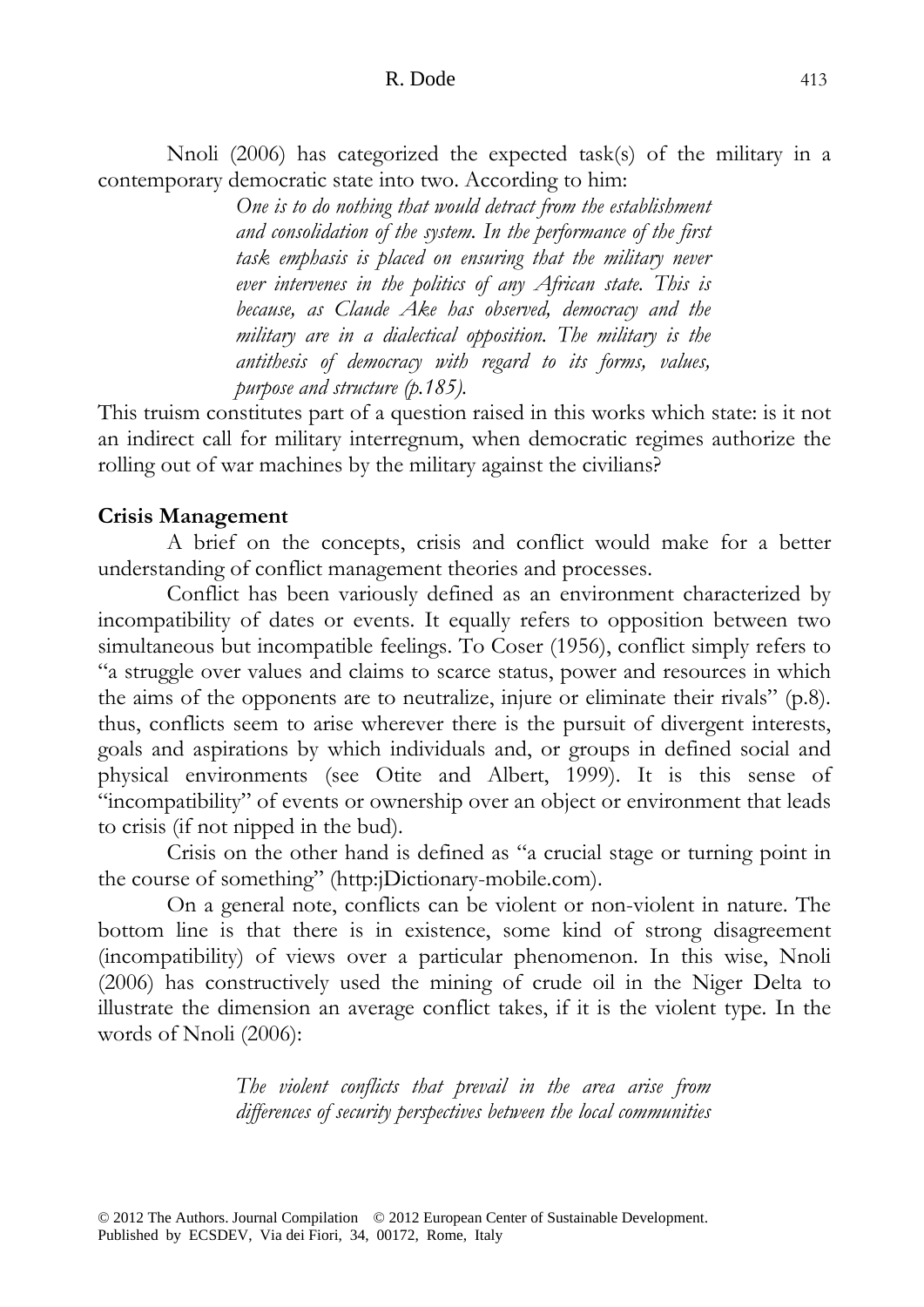# *of oil companies, on the one hand, and the state that negotiated the oil mining agreements, on the other hand (pp.51-52).*

Consequently, from the above stated so far, the implication is that the major source of conflicts in Nigeria's Niger Delta is environmental in nature; a difference between the people and the federal government on how lives, property and environment should be preserved, in the midst of oil prospecting activities. To the Nigerian government, oil is the national interest of the country, and it's exploitation should not be disrupted. On the other end of the divide is the oil bearing communities who completely disagree with the position taken by the government. To the communities, oil is their God-given resource, which exploitation should have direct, positive impacts on their lives and environment. They thus are asking for a bigger share of the accruing foreign exchange which oil has generated for the nation for some decades now. They argue that the revenue sharing formula should be adjusted to at least reflect the country's pre-1965 principle.

 The conflicting interests and positions identified above are the factors that have contributed to the level of crisis so far recorded in that part of the country. It is worth stating here that in the event that a conflict is not amicably resolved, it in most cases lead to crisis or series of crisis. At that stage, or after, the parties or and a third party could agree to find a settlement to the problem of concern. The mechanisms applied in the achievement of this envisaged pre-crisis status quo, is referred to as conflict management.

 Conflict management, among others, involves conflict resolution and transformation, a process involving a long-term arrangement. In the words of Otite (1999), this arrangement must involve "institutionalized provisions and regulative procedures for dealing with conflicts whenever they occur. People must learn to manage conflicts productively; otherwise the risks to society and its environment are overwhelming" (p.11). Available literature on conflict management has observed that appropriate communication skills and channels are crucial in conflict management. Parties that are in conflict must have channels or avenues through which they could express their differences. Such an atmosphere would prove useful to the expression of one's mind, listening carefully, and in the according to Otite (1999),

> *expressing strong feelings appropriately, remaining rational, asking questions, maintaining a spirit of give and take, avoiding harmful statements, asking directly what is going on, telling others one's opinion, looking for flexible "shades of gray" solutions, recognizing the power of initiating a cooperative move, identifying conflict patterns, and engaging in negotiations of agreements and settlements"(p.12).*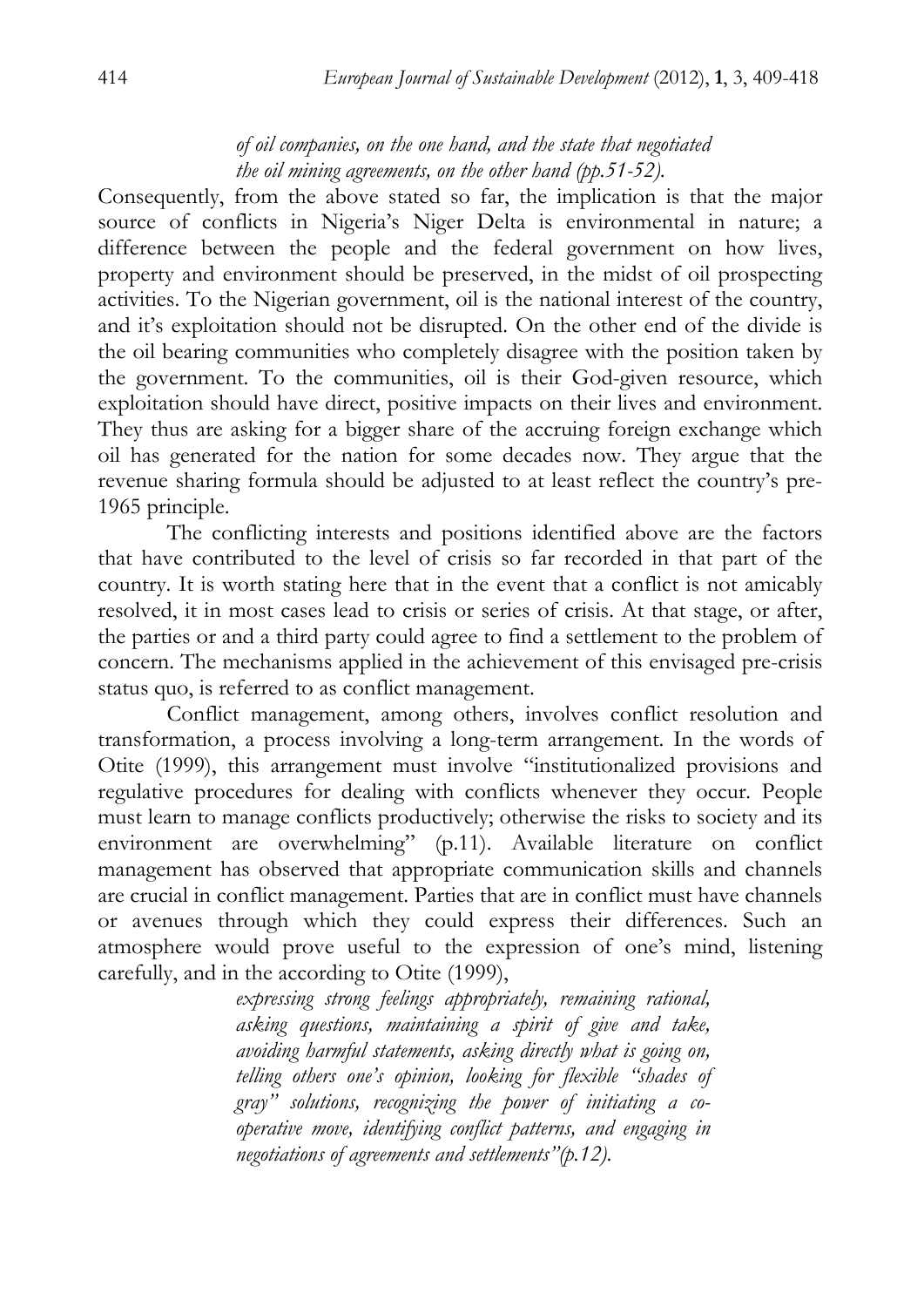# **Nigerian Security Forces/Joint Task Force and the Management of internal Conflicts in the Niger Delta**

 The method to be adopted in the analysis of conflict patterns by Nigerian security personnel will involve the case-study approach. This paper intends to identify a number of conflict situations that have been recorded in the country in general and the Niger Delta in particular. This analysis will expose how successful or otherwise the management of such conflicts by the military were. From Umuechem, to Odi and Gbaramatu kingdom, the military, while on national assignment to maintain the peace in these places, left behind more woes and terrorized citizenry than they met on ground.

### **Gbaramatu kingdom**

 On May 15, 2009, the Military Joint Taskforce (JTF) in the Niger Delta launched a major offensive against perceived militants inhabiting parts of Gbaramatu Kingdom in Warri South West Council of Delta State. Records indicate the fact that the JTF applied all forms of conventional warfare tactics to prosecute that attack. These included land, sea and aerial bombardment. This heavy military operation was reasoned to be necessary to enable the armed forces flush "out Niger Delta militants from the creeks of the oil-rich region" (Sunday Sun, June 7, 2009, p.8).

 On the actions of the military in Gbaramatu kingdom, the editorial of Africa News Update (06:08:2009) had this to say, "President Umaru Yar'Adua's government is letting the military take the initiative in the Delta at the expense of political solution" (p.1). This source informs further that the military action in Gbaramatu proves to be the heaviest government offensive in that region in recent times. The military armory moved to that region was put at 3,000 troops, two warships, 14 boats and at least four helicopter gunships (see Africa News Update, 06.08.2009. Because of the heavy military action that ensued, Human rights groups claim, "with varying degrees of credibility that between fifty and several thousand civilians have been killed in the operation so far… The Military Joint Task Force (JTF) argued that it could no longer 'fold its hands' after weeks of attacks on soldiers, hijacking of oil vessels and kidnapping of workers around Gbaramatu. Oil production has fallen to under (sic) 1.6 million barrels per day from a peak of 2.4mn bpd three years ago" (Africa News Update, 06.08.2009). On the other hand, Amnesty International and others report that 20-30,000 noncombatants (civilians) caught in the cross fire, fled the area for safety near the oil centre of Warri.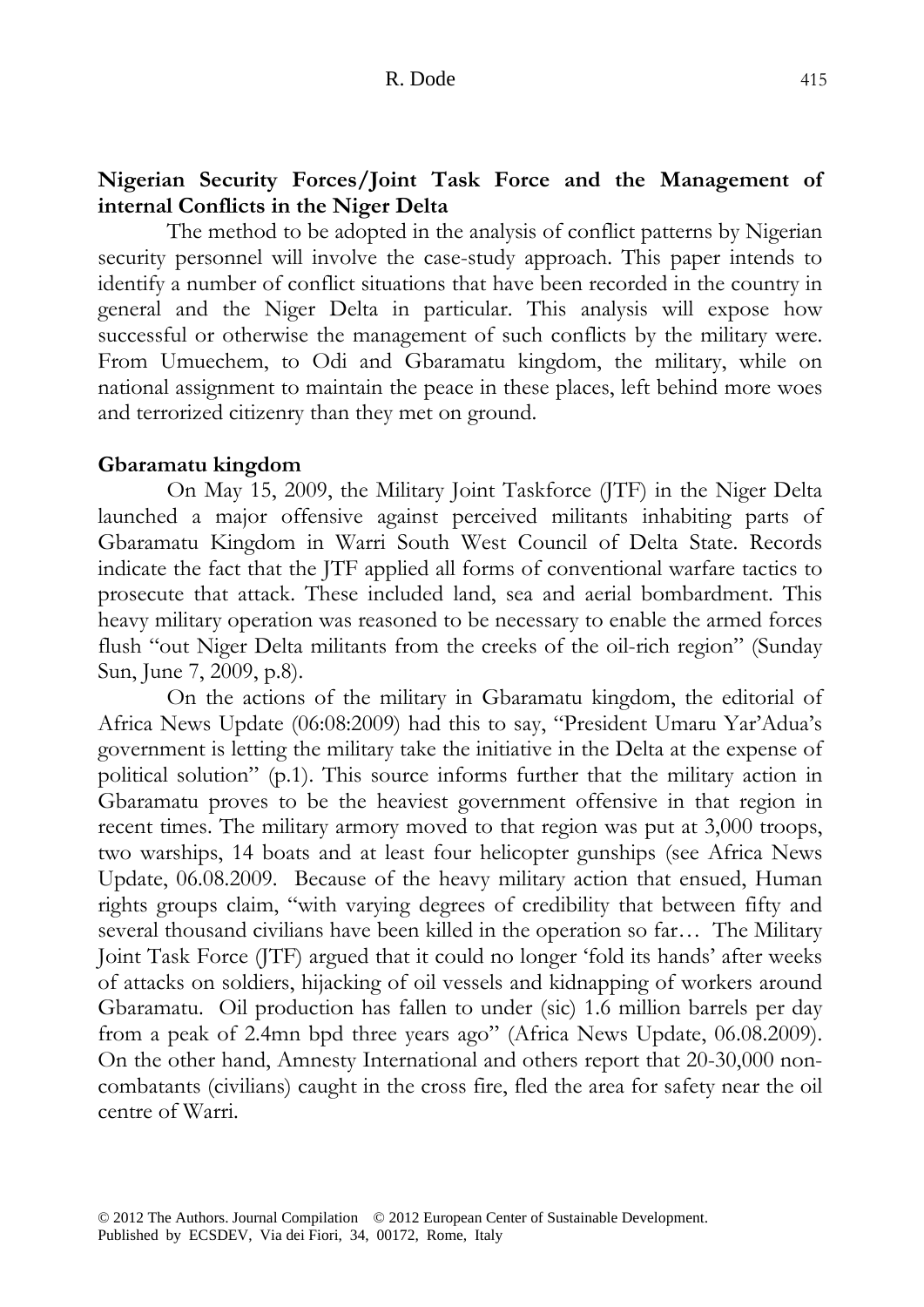As already observed above, this operation was like a total war declared against an enemy camp, with the deployment of every kind of weapon of mass destruction from land, sea and air. This paper notes however, that this struggle has more to do with assertion for the rights of a people who have expressed fears of marginalization over the years. The presumed militant groups are not fighting a "breaking-away" war (insurrection), but trying to put pressure on the government of the day to consider the plight of the inhabitants of the Niger Delta, sending a direct consequence of oil prospecting activities in that part of the country.

 Question is, have such military operations or option to conflict management solved such problems once and for all? The likely answer from available data indicates the negative. In fact, such actions have made the militants go harder and tougher on government oil facilities and officials whenever they had the opportunity. Recently (in the second week of July, 2009), the militants extended their activities to the Lagos Atlas Cove Jetty, where major oil facilities (for refined fuel and others) are located. By the time they were through with their actions, a number of facilities had been bombed, with more than five deaths recorded.

 If the military option were the best solution to the lingering oil – related crisis in Nigeria, it would have sufficed to state that after the Gbaramatu military operations, the militants would down their weapons and vow never to engage in such activity any more. However, weeks after, they re-surfaced in the Lagos water/creek areas. This tends to support strongly, the thesis that there are better options to the Niger-Delta crisis than constant military bombardment and occupation. A clue from an e-mail sent by Jomo Gbomo in May, 2009 would point to one of the over stretched solutions. Said Gbomo, "our message to the Northern Sultans and Emirs is this: The period of exploiting the Niger-Delta is coming to an end. It is not the birthright of your people to rule the Federal Republic of Nigeria. The war is just beginning and by the time it ends Nigeria will practice true federalism such as fiscal federalism", (http://www.africaconfidential.com./home). This seems to be the crux of the matter.

 A very significant observation about the military action recorded above is that the target-hunt (militant leader); "High Chief Government Ekpemupolo" aka Tompolo (a MEND commander) was not arrested. The implication of his escape is that like a number of military operations carried out against civilian populations in Nigeria, the Gbaramatu operation was another failed exercise.

 The military after such invasions, would normally remain behind like "armies of occupation", to inflict more wound on the remaining civilians. This paper will return to further analysis of military operations in conflict-ridden sections of Nigeria, when a few other cases must have been considered.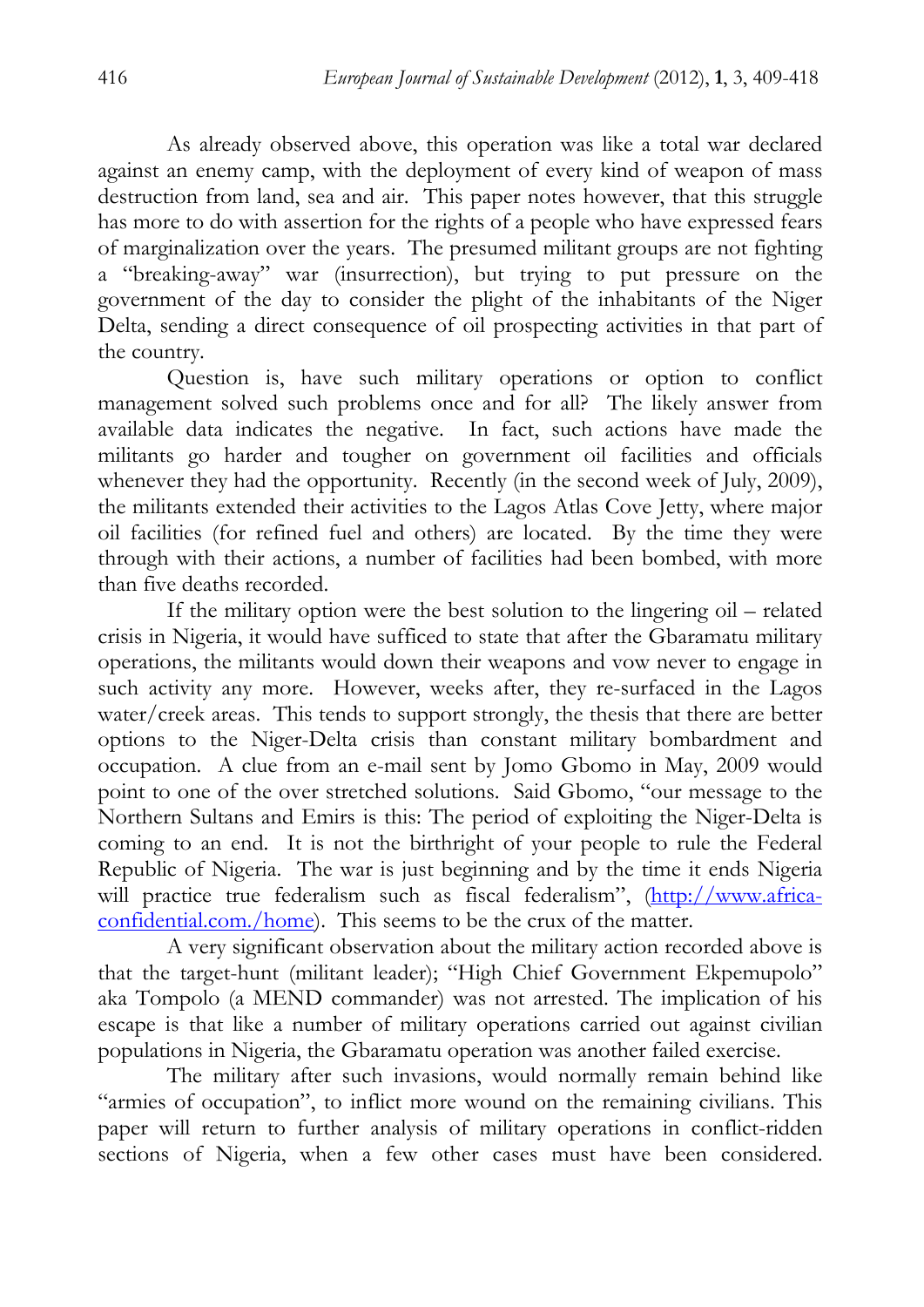According to the Africa News Update (06:08:2009), "There are rumours that the army plans to establish a permanent barracks in the area, in Tompolo's father's house" (p.1).

## **The Odi invasion**

 In November 1999, it was reported that 12 police officers were killed by youths of the community. Like the Gbaramatu and ZakiBiam conflict that have been analysed above, thorough investigations (surveillance) were not conducted, with a view to fishing out the actual perpetuators of the crime. Rather, the police went on a reprisal attack, with truck loads of mobile police officers.

 At the end of several days of military operations in Odi, reports had it that the entire community was destroyed, leaving out only one church and medical facility buildings standing. Civilians were killed in their numbers (more than 375 villagers). At the end, the officers remained in that community for several months. Till date however, no independent and open inquiry was made into the reported extra-judicial killings in the Odi community by the government forces.

 Records made available by human rights organizations have it that many years after the Odi attack, that community is still in ruins.

 An over view of the data presented above so far, strongly point to the fact that military campaigns in civil-related conflicts have caused more damages, than solve the problems that warranted the operations.

### **Conclusion**

 The fact can not be swept under the carpet that Nigeria's security forces have performed well in a number of peace-keeping operations in Africa and a number of other continents. The major problem identified though is that their performance during internal conflicts (management) in different parts of the country, especially the Niger delta region, has been largely below average. This is so because more emphasis has been placed on application of maximum force to quell civilian uprisings.

 This paper ends with proffering a number of recommendations, which are likely to serve as permanent solutions to the problems that warranted this analysis.

 To put paid to the lingering crisis in the Niger Delta, it is strongly recommended that caution should be applied always, before military personnel are drafted to any part of the country that has been engulfed with conflict. The soldiers could be drafted to quell uprisings, where it has been proved beyond